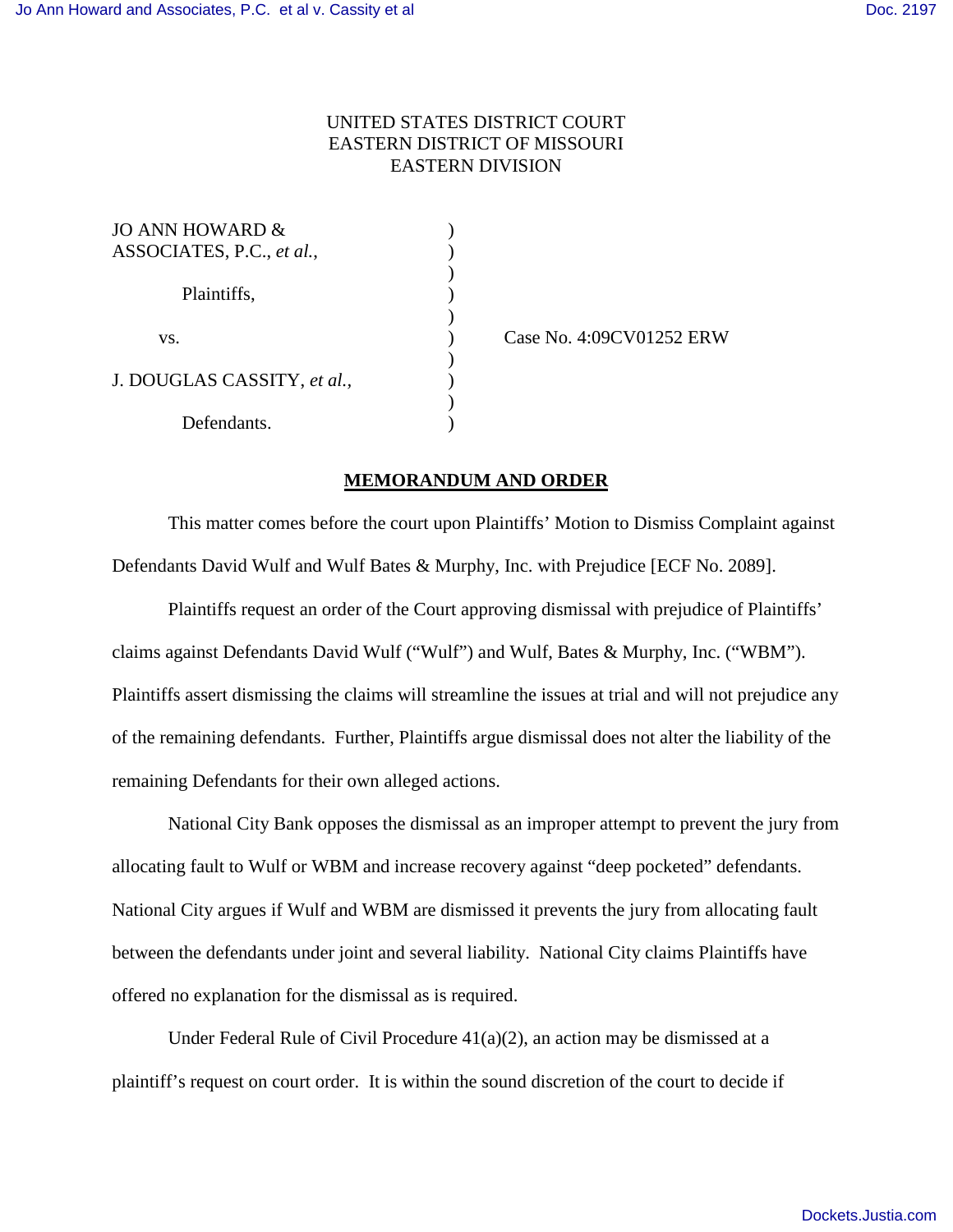dismissal should be allowed. *Thatcher v. Hanover Ins. Grp, Inc.*, 659 F.3d 1212, 1213 (8th Cir. 2011). Factors the court should consider are "whether the party has presented a proper explanation; whether a dismissal would result in a waste of judicial time and effort; and whether a dismissal will prejudice the defendants." *Id.* at 1213-14. A non-settling defendant lacks standing to object to a partial settlement. *Alumax Mill Products, Inc. v. Congress Fin. Corp.*, 912 F.2d 996, 1001 (8th Cir. 1990). An exception is when the non-settling defendant can show formal legal prejudice because of the settlement. *Id*. at 1003. A settlement which removes a legal claim or cause of action, or an action for indemnity or contribution constitutes formal legal prejudice. *Id*.

The District of Minnesota addressed a similar issue in *Hawes v. Blast-Tex, Incorporated*, where a non-settling defendant opposed the dismissal of a settling defendant because it would eliminate the jury's ability to apportion liability between the defendants. The Court found "that concern appears to be somewhat illusory since it has not cross-claimed against [the non-settling defendants]." Civ. No. 09-365 (RHK/AJB), 2010 WL 2680778 at \* 1 (D. Minn. Jul. 2, 2010). The situation presently before this Court is the same. National City has not cross-claimed against Wulf or WBM. Eliminating the ability to apportion damages between defendants has not been found to constitute formal legal prejudice. "Mere allegations of injury in fact or tactical disadvantage as a result of a settlement simply do not rise to the level of plain legal prejudice." *Agretti v. ANR Freight Sys. Inc.*, 982 F.2d 242, 247 (7th Cir. 1992). National City has not established standing to oppose Plaintiffs' dismissal of Wulf and WBM.

The Court finds Plaintiffs' reasoning for the dismissal is sufficient, dismissal will not result in a waste of judicial time or resources because it is with prejudice, and the remaining defendants will not suffer formal legal prejudice as a result of the dismissal.